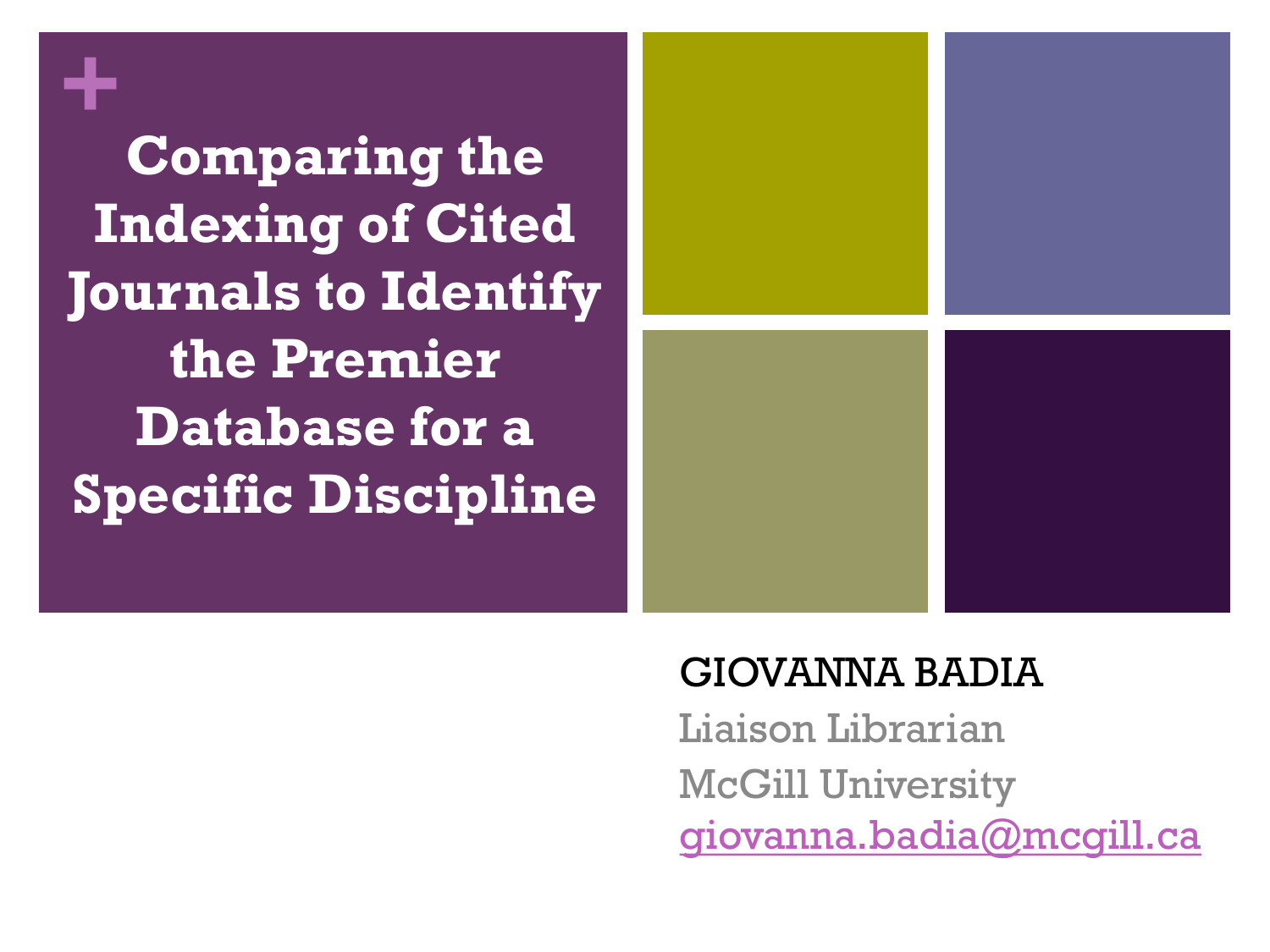



Established in the literature:

using citation analysis to make collection development decisions

New in the literature:

analyzing citation data to identify the most comprehensive database in a discipline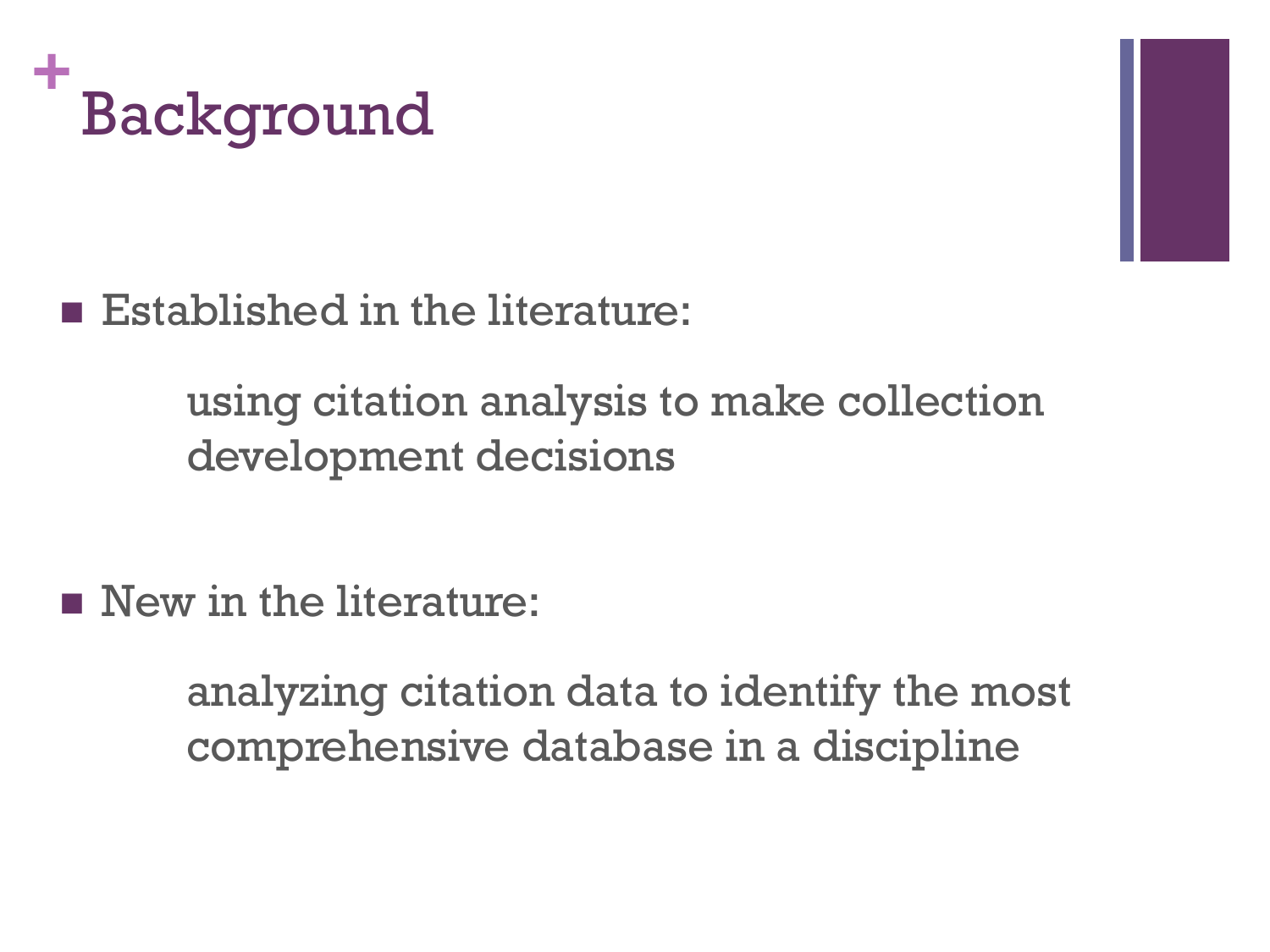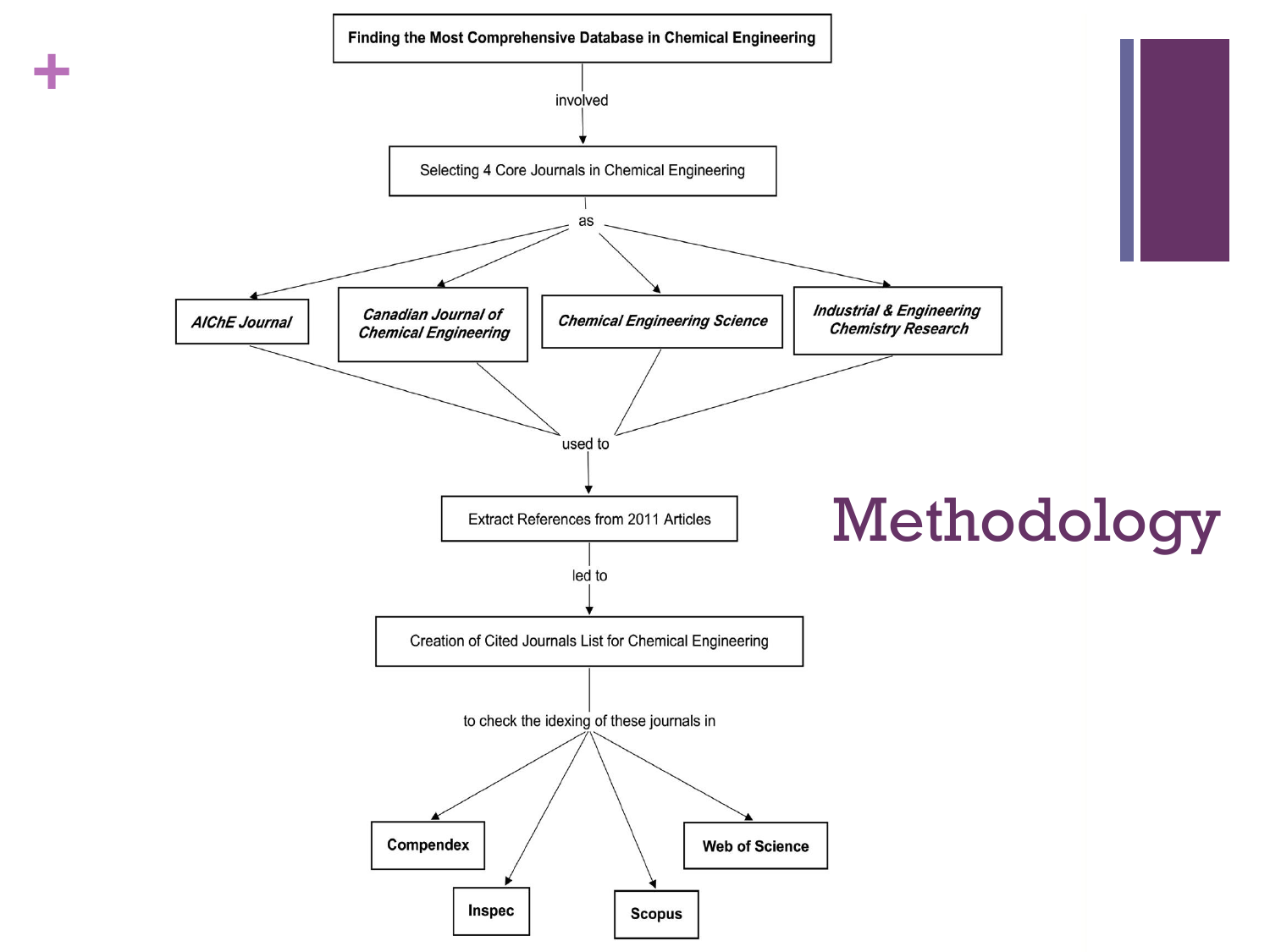### **+** Comparing database indexing

| <del>n</del> Home       |  | Layout         | <b>Tables</b>                | Charts                                                                                                                                                                                                                          | SmartArt | Formulas                                      | <b>Data</b>     |                            | Review            |        |                               |              |                      |                       |              |        |                               |            |
|-------------------------|--|----------------|------------------------------|---------------------------------------------------------------------------------------------------------------------------------------------------------------------------------------------------------------------------------|----------|-----------------------------------------------|-----------------|----------------------------|-------------------|--------|-------------------------------|--------------|----------------------|-----------------------|--------------|--------|-------------------------------|------------|
| R16C20                  |  | $\div$ $\odot$ | $\circ$ ( fx                 |                                                                                                                                                                                                                                 |          |                                               |                 |                            |                   |        |                               |              |                      |                       |              |        |                               |            |
|                         |  |                |                              | ( i d) = 1 ( i d) = 1 ( i d) = 1 ( 2 ( i d) = 1 ( 4) = 1 ( 5) = 1 ( 6) = 1 ( 7) = 1 ( 8) = 1 ( 9) = 1 ( 10) = 1 ( 12) = 1 ( 12) = 1 ( 12) = 12) = 12) = 12] = 129 = 129 = 129 = 129 = 129 = 129 = 129 = 129 = 129 = 129 = 129 = | 3        | 4                                             | 5               | 6                          |                   | 8<br>9 | 10                            | 11<br> 1     | 13                   | 14                    | 15 1         | 17     | 18                            | 19         |
|                         |  |                |                              |                                                                                                                                                                                                                                 |          |                                               |                 |                            |                   |        |                               |              |                      |                       |              |        |                               |            |
| $\overline{\mathbf{r}}$ |  |                |                              |                                                                                                                                                                                                                                 |          |                                               |                 |                            |                   |        |                               |              |                      |                       |              |        |                               |            |
|                         |  |                |                              |                                                                                                                                                                                                                                 |          |                                               |                 |                            |                   |        |                               | Page 1 of 67 |                      |                       |              |        |                               |            |
|                         |  |                | JOURNAL COVERAGE BY DATABASE |                                                                                                                                                                                                                                 |          |                                               |                 |                            |                   |        |                               |              |                      |                       |              |        |                               |            |
| $\overline{2}$          |  |                | <b>Cited Journals</b>        | <b>ISSN</b>                                                                                                                                                                                                                     | # of     | % Total<br><b>Citations Citations Science</b> | Web of          | <b>WoS</b><br><b>Start</b> | <b>WoS</b><br>End | Scopus | Scopus Scopus<br><b>Start</b> | End          | <b>Compen</b><br>dex | Comp.<br><b>Start</b> | Comp.<br>End | Inspec | Inspec Inspec<br><b>Start</b> | <b>End</b> |
| $\sim$<br>3             |  |                |                              |                                                                                                                                                                                                                                 |          |                                               |                 |                            |                   |        |                               |              |                      |                       |              |        |                               |            |
| $\overline{4}$          |  |                | A.I.Ch.E. Journal.           | 0001-1541                                                                                                                                                                                                                       | 3207     | 4.52%                                         | 13213 1955 2012 |                            |                   | 9853   | 1966                          | 2013         | 9443                 | 1969                  | 2013         | 187    |                               | 1968 1994  |
| 5                       |  | Technol.       | AAPS Pharm, Sci.             | 1530-9932                                                                                                                                                                                                                       | 15       | 0.02%                                         | 1233            |                            | 2004 2012         | 1862   | 2000                          | 2013         | 0                    |                       |              | 0      |                               |            |
| 6<br>in.                |  | Research.      | <b>Accounts of Chemicall</b> | 0001-4842                                                                                                                                                                                                                       | 61       | 0.09%                                         | 4043            |                            | 1968 2013         | 4002   | 1968                          | 2013         | 0                    |                       |              |        |                               | 1992 1992  |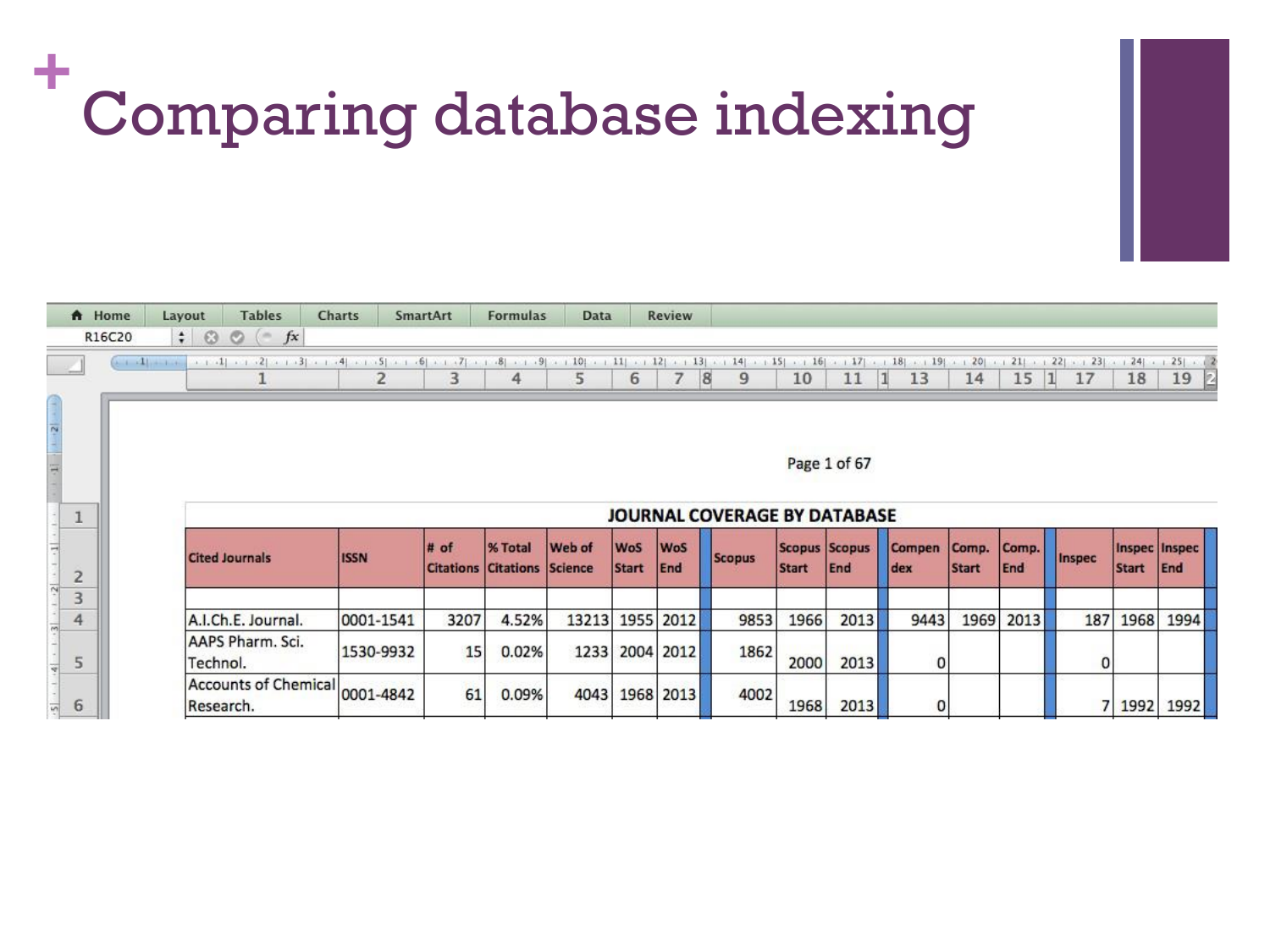### **+** The story in numbers

- Articles published in the year 2011 in the four core journals cited a total of **90,945** publications
- 90.5% of these were references to journal articles
- **970** journal titles (from **86.3%** of the cited journal article references) constituted the list of cited journals that was used to check database coverage
- $\blacksquare$  Journal titles that were cited four times or less were excluded from the list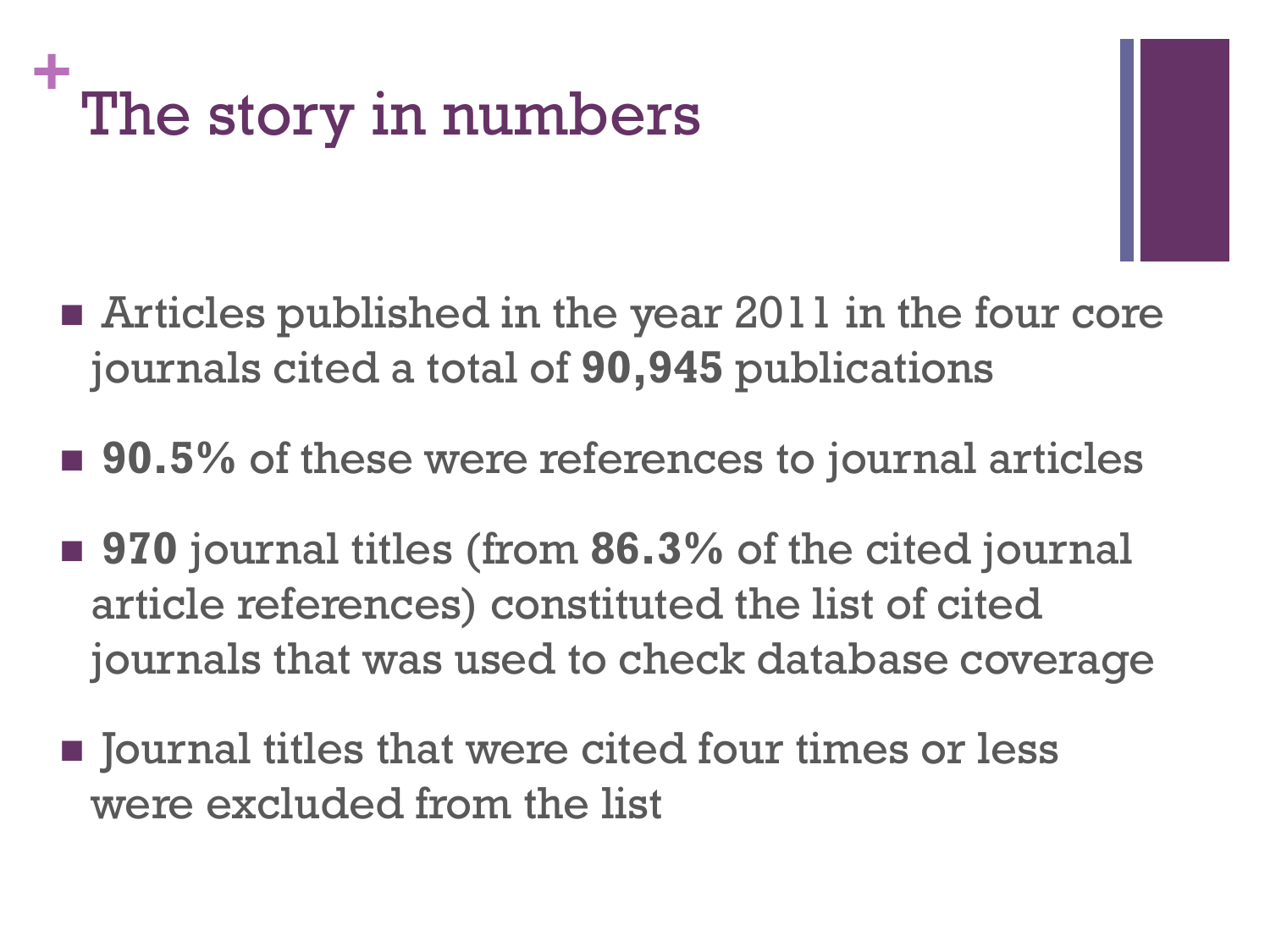## **+** Which database indexes the maximum number of cited journal titles?

| Database Name  | <b>Number of cited journals</b> | Percentage of 970 cited |  |  |  |  |
|----------------|---------------------------------|-------------------------|--|--|--|--|
|                | indexed                         | journals                |  |  |  |  |
| Compendex      | 788                             | 81.2%                   |  |  |  |  |
| Inspec         | 518                             | 53.4%                   |  |  |  |  |
| Scopus         | 934                             | 96.3%                   |  |  |  |  |
| Web of Science | 927                             | $95.6\%$                |  |  |  |  |

**(0.7% difference between** *Scopus* **and** *Web of Science***, z-score = 0.8041, p-value = 0.42372, result is not significant at p < 0.01)**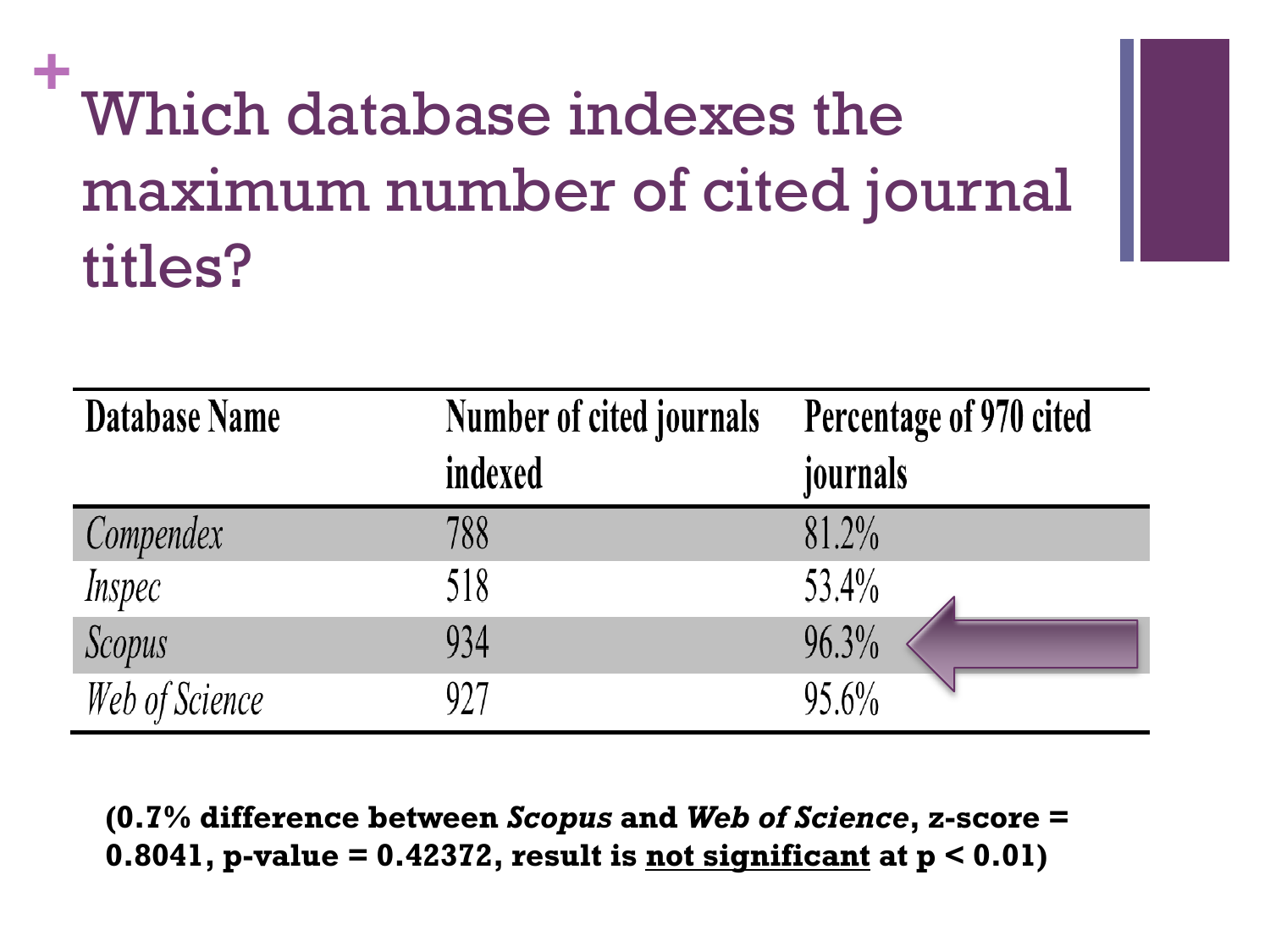## **+** Which database indexes the largest number of items from these journals?

| Database Name  | Number of cited journals<br>with the max. records | Percentage of 970 cited<br>journals |
|----------------|---------------------------------------------------|-------------------------------------|
|                |                                                   |                                     |
| Compendex      | 152                                               | $15.7\%$                            |
| Inspec         | 24                                                | $2.5\%$                             |
| Scopus         | 517                                               | 53.3%                               |
| Web of Science | 603                                               | 62.2%                               |
|                |                                                   |                                     |

**(8.9% difference between** *Web of Science* **and** *Scopus***, z-score = 3.9526, p-value = 8E-05, result is significant at p < 0.01)**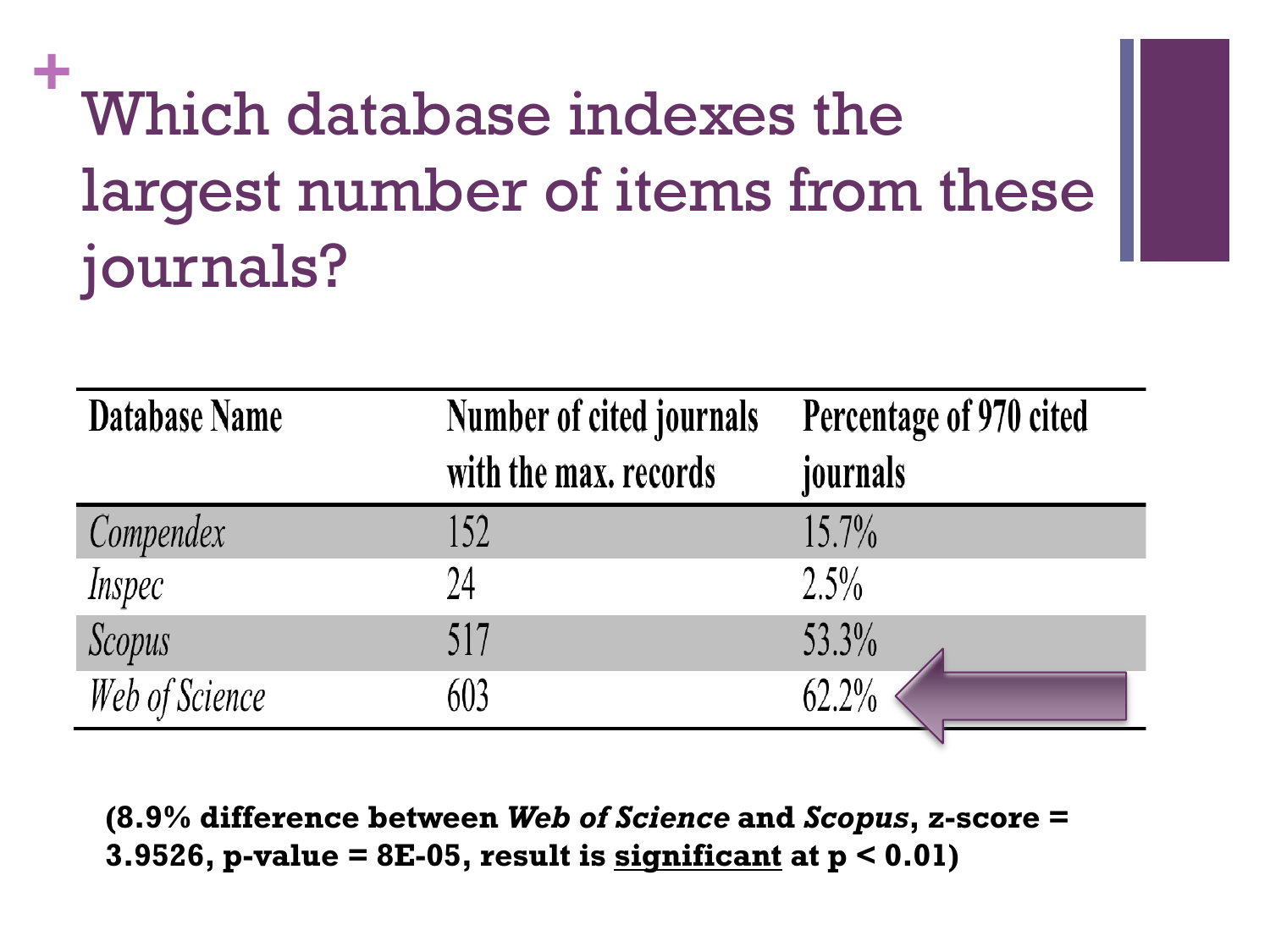## **+** Which database goes back the furthest in time in the indexing of these journals?

| <b>Database Name</b> | <b>Number of cited journals</b> | Percentage of 970 cited    |  |  |  |
|----------------------|---------------------------------|----------------------------|--|--|--|
|                      | going back furthest             | journals                   |  |  |  |
| Compendex            | 309                             | 31.9%                      |  |  |  |
| <i>Inspec</i>        | 203                             | $20.9\%$                   |  |  |  |
| Scopus               | 662                             | 68.2%                      |  |  |  |
|                      | 561 (uninterrupted time)        | 57.8% (uninterrupted time) |  |  |  |
|                      | coverage)                       | coverage)                  |  |  |  |
| Web of Science       | 559                             | 57.6%                      |  |  |  |

**(0.2% difference between** *Scopus* **and** *Web of Science***, z-score = 0.0919, p-value = 0.92828, result is not significant at p < 0.01)**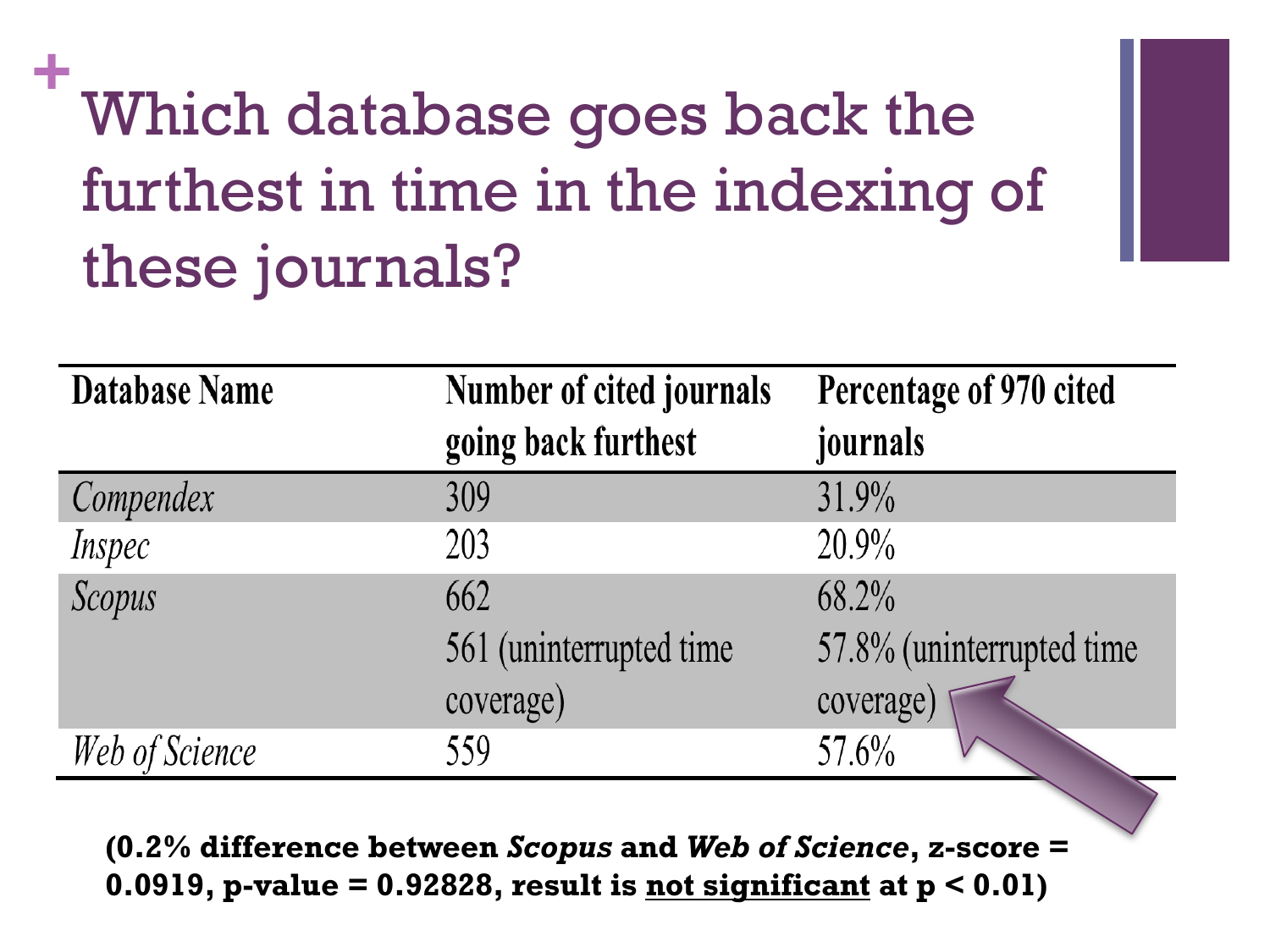## **+** Which database currently indexes the greatest number of cited journals?

| Database Name  | Number of cited journals<br>currently indexed | Percentage of 970 cited<br>journals |
|----------------|-----------------------------------------------|-------------------------------------|
| Compendex      | 593                                           | $61.1\%$                            |
| Inspec         | 389                                           | $40.1\%$                            |
| Scopus         | 818                                           | 84.3%                               |
| Web of Science | 795                                           | 82.0%                               |

**(2.3% difference between** *Scopus* **and** *Web of Science***, z-score = 1.3949, p-value = 0.16452, result is not significant at p < 0.01)**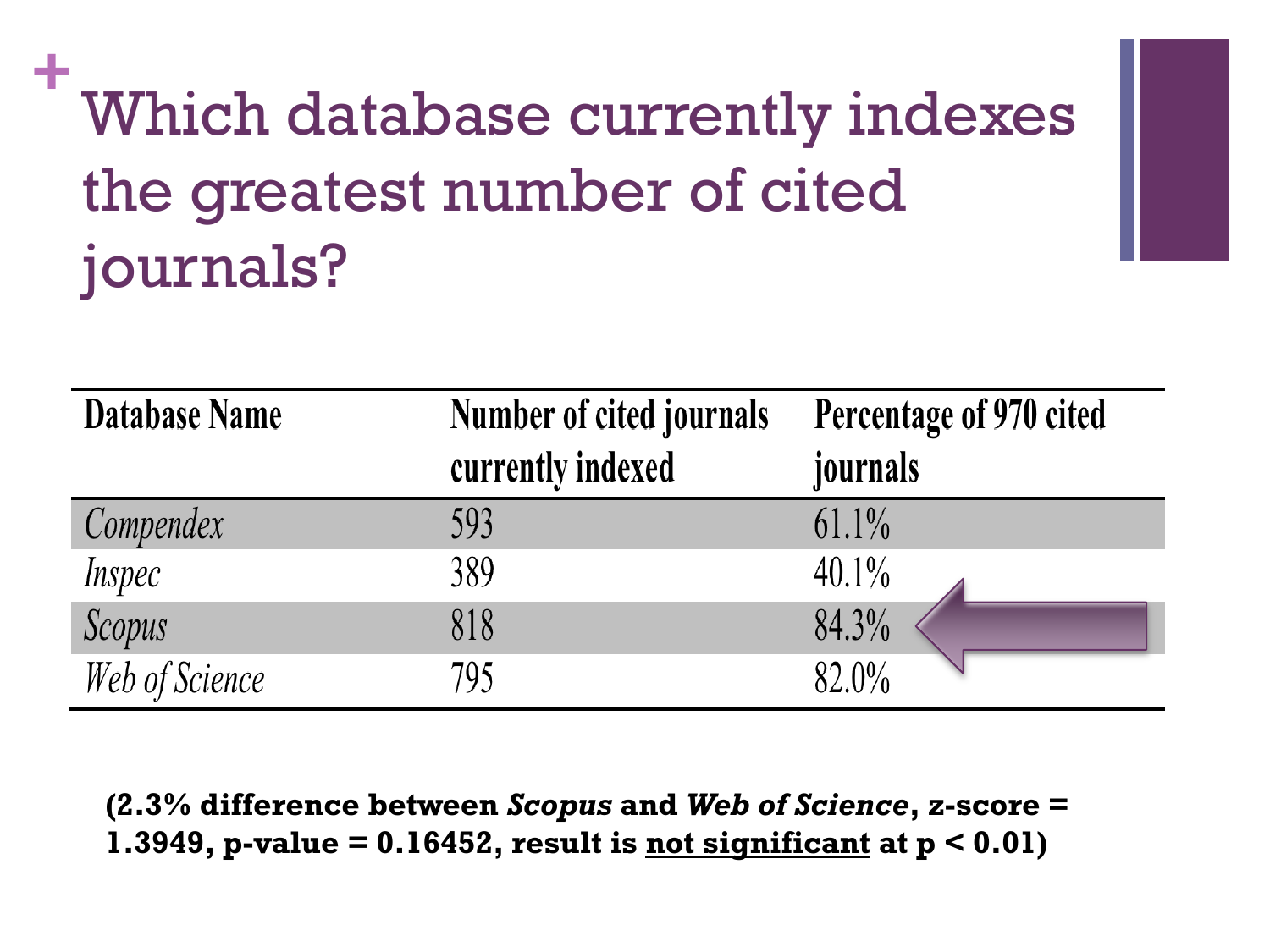

## Web of Science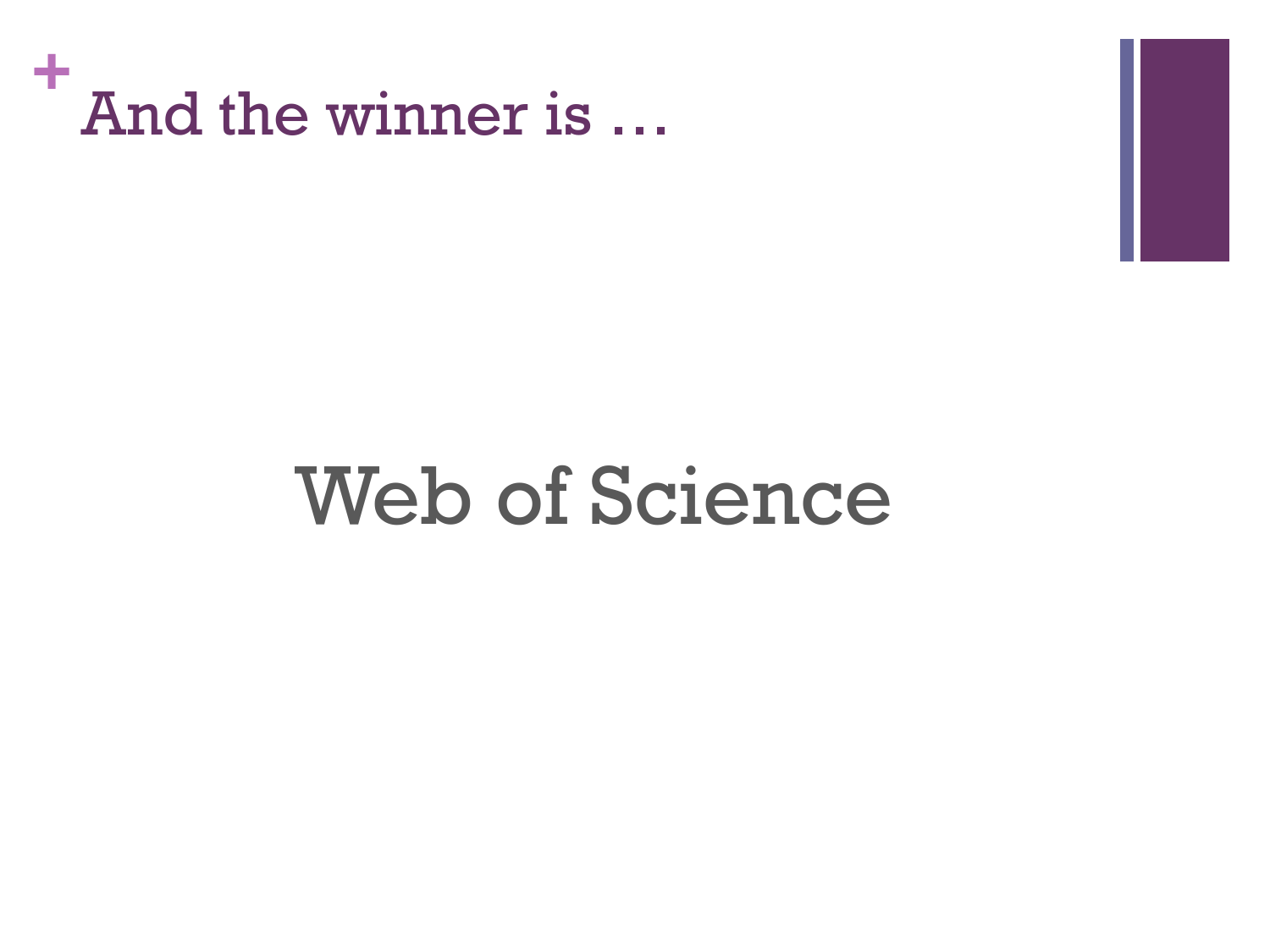## **+** Using citation analysis to determine the premier database

- Can be labor-intensive
- Sort cited journals list in Excel from the most times cited to the least cited
- Check database coverage of the most frequently cited journals first
- Searching the top 200 frequently cited journals (20.6 %) on the author's list included 82.2% of the total number of citations on the list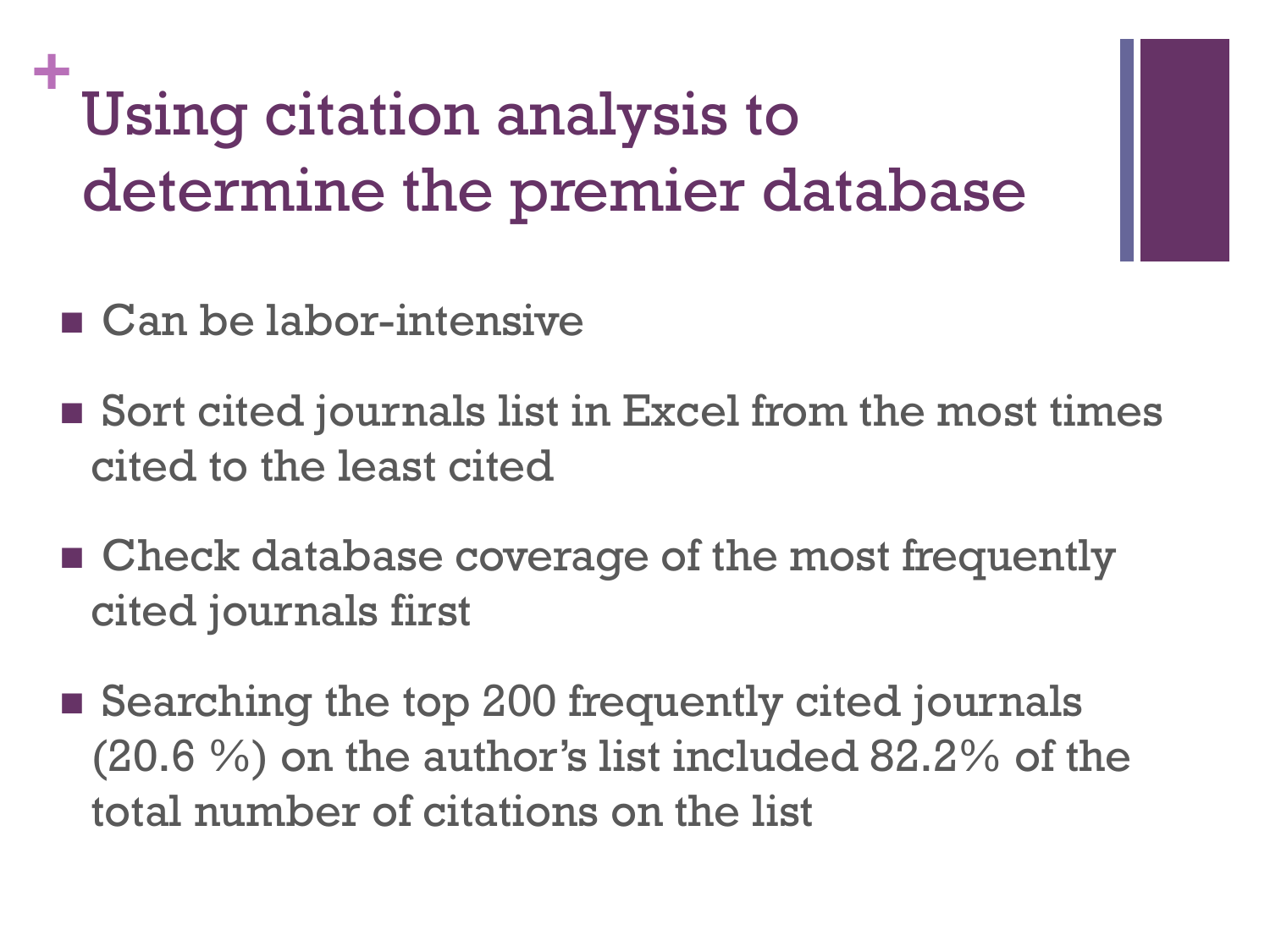## **+** Users' criteria for selecting their first choice database

- Access?
- Comprehensiveness of literature coverage?
- **Ease of use?**
- **Specific database features?** (e.g., cited reference searching)